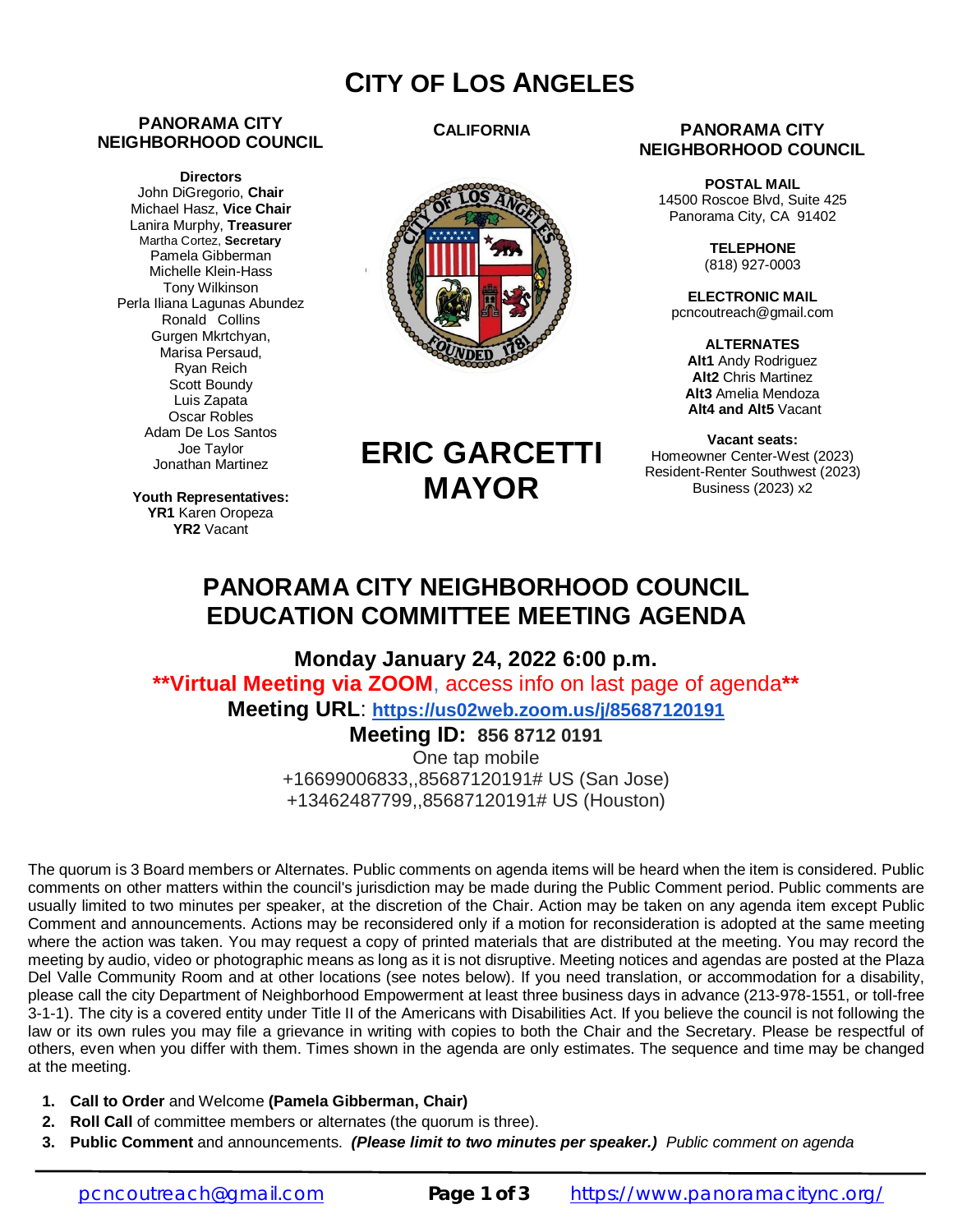### **Panorama City Neighborhood Council Education Committee Meeting Agenda 1-24-22**

Items will be heard at the time the item is considered.

- **4. Follow-up** on past items.
	- **a.** Update from Angela and Tony about how the proposal for meeting with the Panorama HS faculty and/or the Student Council is proceeding.
	- **b.** Is anyone willing to gather the info and create the monthly (bi-monthly?) flyer about upcoming opportunities for student/family interaction with local legislators?
- **5. Discussion and possible action** on setting up a meeting with students and government representatives.
- **6. Discussion and possible action** on a questionnaire developed at Panorama HS which could also go to Cal Burke HS, Vista MS, GALS, St. Genevieve HS, Valor Academy Charter, and Valor Academy High.
- **7. Discussion and possible action** on whether this committee should recommend to the PCNC Board that it should offer free ESL lessons to members of our community.
- **8. Discussion** about items for the next meeting on **Monday, February 28, 2022**.
- **9. Public Comment** and announcements**.** *(Please limit to two minutes per speaker.)*
- **10. Adjournment**

**Council Process:** The council gained its official city role upon certification by the Board of Neighborhood Commissioners on March 15, 2007. Everyone who lives, works or owns real property within the boundaries of the Panorama City Neighborhood Council, or who declares a Community Interest in the area and the basis for it, is a "stakeholder". All stakeholders are members of the Council. Stakeholders elect a Board of Directors to represent them. This Board is recognized as the decision-making entity by the City of Los Angeles. The current Board was elected on April 2, 2016. While the Board is the official decision-making entity, meetings are conducted as much as possible in a town hall spirit. Committees are open to anyone with an interest in Panorama City. Panorama City's neighborhood council is much more than its Board, and it depends on public participation for its success.

Posting Sites: California's open meetings law, the Ralph M. Brown Act, requires that meeting notices be physically posted at a regular location 72 hours in advance for regular meetings and 24 hours in advance for special meetings. The location must be accessible to the public seven days a week, 24 hours a day. That location is the outside steel doors of the Plaza Del Valle Community Room, Building G, 8700 Van Nuys Blvd, Panorama City, CA 91402. This council is also required to follow the City of Los Angeles posting policy for Neighborhood Councils. That policy additionally requires that councils post agendas through the city's Early Notification System (ENS), post the agendas on the council's website (if one exists), and make an effort to send agendas by electronic mail (if such a list exists). This council posts agendas on its website, panoramacitync.org. This council uses the city's ENS mailing list as its agenda email list. You may sign up for the ENS agenda system at:<http://lacity.org/government/Subscriptions/NeighborhoodCouncils/index.htm.>

In addition to the Plaza Del Valle posting location, this council MAY post agendas at other locations within Panorama City. These may include: (1) Panorama City Branch Library, 14345 Roscoe Blvd; (2) Panorama Recreation Center, 8600 Hazeltine Avenue; (3) Sepulveda Recreation Center, 8801 Kester Avenue; and (4) Casa Esperanza, 14705 Blythe Street.

In addition to the ENS agenda list, this council MAY include agendas in its occasional informational emails. You can subscribe to the council's informational email list by sending your request to ['info@panoramacitync.org'.](mailto:) You can also sign up on the council's website. In order to respect our stakeholders' inboxes, messages to the informational email list will be sent at most once or twice a month. *The only way to assure that you will receive emailed agendas is through the ENS list.* 

**Interpretation for Meetings:** If you need an interpreter for any Panorama City Neighborhood Council General or Committee Meeting, please notify the Board Chair at [johndpcnc@gmail.com](mailto:johndpcnc@gmail.com) a minimum of **48 hours** prior to the meeting to ensure coverage. Please indicate the language(s) you need interpretation for and the date of the meeting.

**Americans with Disabilities Act (ADA):** As a covered entity under Title II of the Americans with Disabilities Act, the City of Los Angeles does not discriminate on the basis of disability and upon request, will provide reasonable accommodation to ensure equal access to its programs, services, and activities. Sign language interpreters, assistive listening devices, or other auxiliary aids and/or services may be provided upon request. To ensure availability of services, please make your request at least 5 business days prior to the meeting you wish to attend by contacting the city's Department of Neighborhood Empowerment (213-978-1551).

**Agenda-related written materials:** The council may occasionally prepare supplementary information to the agenda ("agenda packets"). When this is done, the agenda packets are normally made available both to Board or committee members and to the public at the start of the posted meeting. In compliance with Government Code section 54957.5, non-exempt writings that are distributed to a majority or all of the Board or committee *in advance of a meeting* may be viewed by appointment at the Panorama City Neighborhood Council office, 14500 Roscoe Blvd, Suite 400, Panorama City, CA 91401, (818-714-2133) during normal business hours, or at the scheduled meeting. In addition, if you would like a copy of any record related to an item on the agenda, please contact Cheryl Compton, PCNC - Secretary, 14500 Roscoe Blvd, Suite 400, Panorama City, CA 91402 [\(ComptonPCNC@gmail.org\).](mailto:(ComptonPCNC@gmail.org).) 

**PUBLIC ACCESS OF RECORDS** – In compliance with Government Code section 54957.5, non-exempt writings that are distributed to a majority or all of the board in advance of a meeting may be viewed at [the Panorama City Neighborhood Council no longer maintains a physical office] and at our website: panoramacitync.org or at the scheduled meeting. In addition, if you would like a copy of any record related to an item on the agenda, please contact John DiGregorio at [no phone available] or email: [johndPCNC@gmail.com](mailto:johndPCNC@gmail.com)

**Instructions and Guidelines to Access and Participate in PCNC 'Virtual Meetings'** 

Effective April 1<sup>st</sup>, 2020 the City Attorney's office has permitted the use of 'Virtual Meetings' with voice/video capabilities which will allow Neighborhood Councils to continue conducting meetings during our current 'Stay at Home' order issued by Mayor Garcetti. The Panorama City Neighborhood Council has elected to use the platform ZOOM to host our virtual meetings.

For instructions on how to download and use the ZOOM audio-video conferencing platform, please click the link below, which will detail how to install the application on your smartphone or computer. Link for Support HERE <https://support.zoom.us/hc/en->